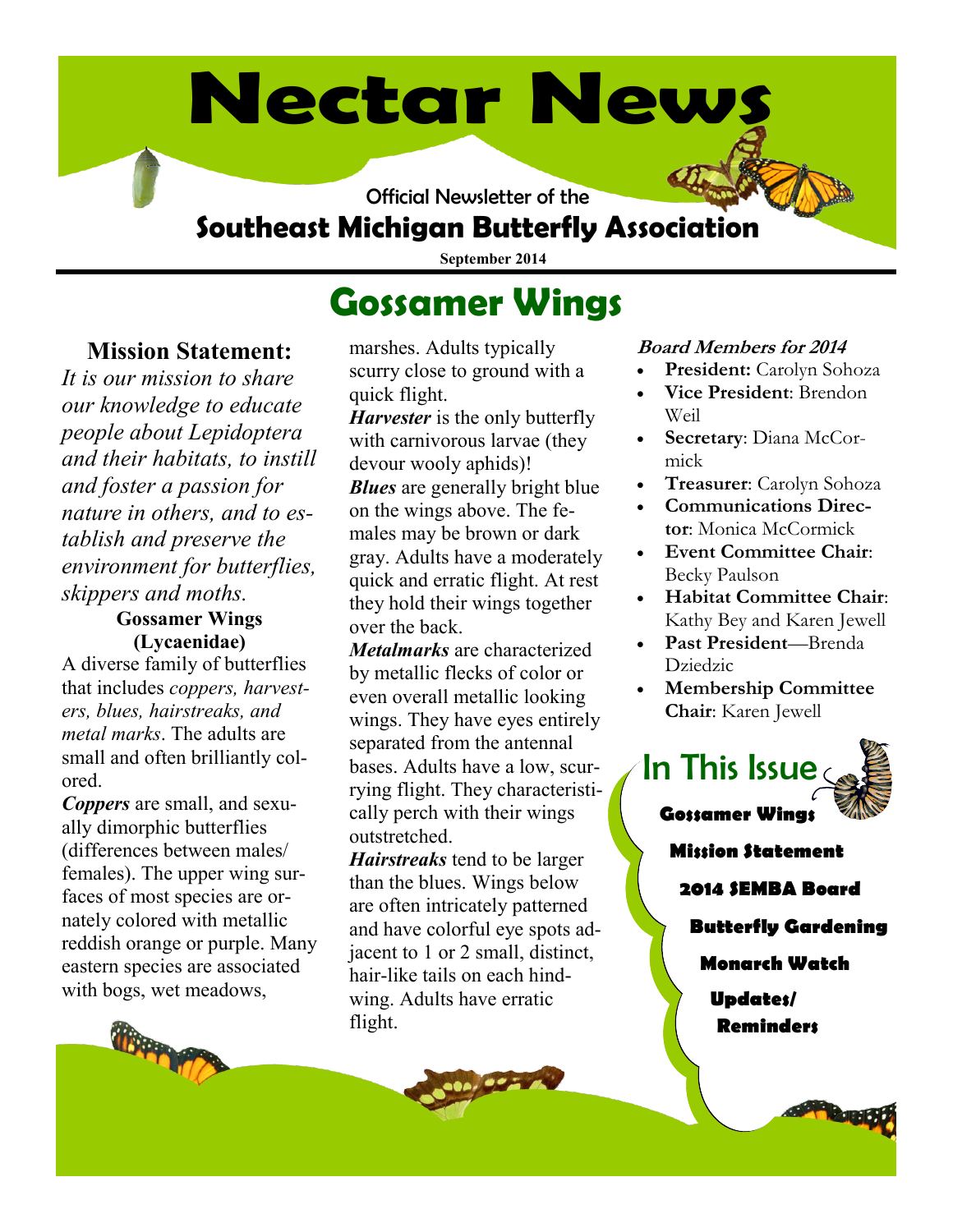# **Butterfly Gardening**

#### By Bob Cairns

We are interested in attracting butterflies to our yard for two reasons, to admire their beauty as they flutter around, and to entice them to lay eggs on our plants so that butterflies are created.

You can certainly attract some butterflies to your yard if you have a nice collection of flowers, but if you really want to create a butterfly haven you must lure the butterfly to lay eggs on your plants!

Each type of female adult butterfly is attracted to a specific type of plant on which to lay her eggs. If you want to attract that species of butterfly to your yard, you must have that plant. For example, one of the most common butterflies in Michigan is the Monarch, a beautiful black and orange creature that will only lay her eggs on plants of the milkweed family. Milkweed is a native plant that can be found everywhere. However, milkweed plants for your garden should be purchased from a reputable nursery or obtained from a knowledgeable person, such as one of the butterfly people here. They should not be dug up in a roadside ditch.

Follow good design principle and plant an odd-numbered clump of milkweed plants in your yard (3, 5, 7). The larger the



clump the better because Monarchs are near-sighted creatures who will find it easier to find larger clumps of milkweed color. The Monarchs will find your milkweed plants and lay their eggs on them.

The eggs will hatch into caterpillars. Each caterpillar will grow in size until it is ready to transform into a butterfly. It builds a special enclosure, called a chrysalis, in which the transformation takes place. The chrysalis looks like a cocoon. A moth makes a cocoon, a butterfly makes a chrysalis. After a few days a butterfly will emerge from the chrysalis.

This all occurs if the eggs, caterpillars, and chrysalises are not consumed by the many predators that like to eat them for lunch. It is estimated that only 1% of the eggs make it to butterflies—that is fewer than one out of a 100 eggs survives.

It is important to understand that starting right after their birth the Monarch caterpillar will consume the milkweed plant on which they were born. Milkweed is called the "host plant for the Monarch butterfly". It is the only plant on which Monarch eggs are laid and the only plant which is consumed by the Monarch caterpillar as they grow.

Once the butterfly emerges from its chrysalis it will fly around looking for flowers in

 $02 - 1$ 

bloom from which it will take nectar as food. There are many types of common flowers from which butterflies will take food. These are called "nectar plants". A good butterfly garden contains both hosts plants and nectar plants.

That summarizes the basic elements of butterfly gardening. Of course, there are lots more things to learn if you want to get serious about attracting and raising lots of butterflies.

For example, you can find out which plants are the host plants for other species of butterflies and plant those in your yard. Brenda Dziedzic, our fearless leader, has a handout that lists the most common butterfly species and the host plants they use.

One of the additional things you can do is increase the eggs' chances of survival by collecting them from your plants and raising them in simple containers in your house. This act, raising a butterfly from egg to adult and releasing it into the wild, was for me a very emotional experience. When my firstborn butterfly left my finger tips and flew away I began to understand the meaning of post-partum depression.

Most of the additional information about attracting and raising butterflies can be found in a book such as Brenda's *Learn About Butterflies In the Garden***!**

*(Continued on page 3)*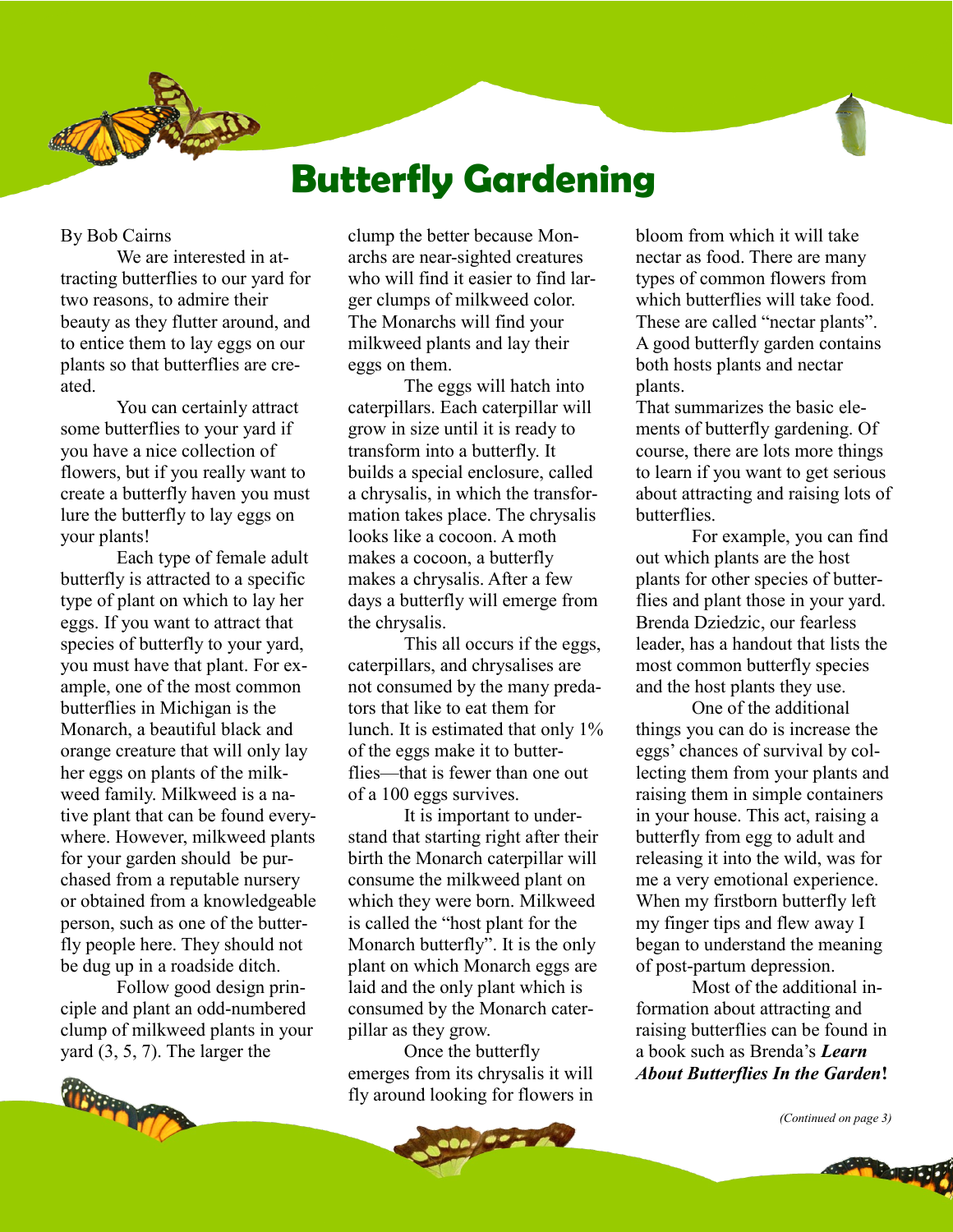# **Monarch Watch**

#### **Monarch Waystation Certification Requirements:**

Monarch Watch is a nonprofit educational outreach program based at the University of Kansas that focuses on the Monarch butterflies, its habitat, and its spectacular fall migration. If you would like to certify your monarch habitat and help support Monarch Watch's conservation efforts, there is a \$16 nonrefundable application fee. Sign is \$17. Application and sign bundle is \$33 purchased all at once. Requirements:

Size– No minimum area requirement, however a truly effective Monarch Waystation will be at least 100 square feet. The total area may be split among several sites at your location.

Exposure– At least 6 hours of sun a day.

Plants, Drainage, and Soil Type are other interesting considerations for the Waystation.

More information at:

#### *Monarchwatch.org*

#### **Monarch Conservation**

Hundreds of millions of monarch butterflies migrate from the USA and Canada each fall to the mountainous regions in central Mexico. They wait out the winter until conditions favor a return flight in the spring. This monarch migration is threatened by habitat loss at overwintering grounds in Mexico and other breeding areas.

**Brenda Dziedzic has been selected as one of the Monarch Conservation Specialist by Professor Chip Taylor, from MonarchWatch!** Brenda was at the University of Kansas this weekend before our September general meeting.

She raised over \$2,100 for Monarch Watch through donations and the purchase of monarch caterpillars. One little girl named Ruby raised \$ 51.58 from her lemonade stand! She is only 8 years old. Chip is taking this story to Washington D.C. along with the information and his research to try to help the monarchs and conserve the land that is needed to continue their migration.

*\*Recently it has been discovered that people have been illegally logging right in the core protected area of the biosphere reserve in Mexico. One of the trees that was covered in thousands of monarchs last season right at the heart of* 



*the colony was lying on the ground reduced to wood chips. Several other nearby trees had been downed too. (Ellen Sharp)*

- **SEMBA calenda**r for 2015 will be available at October's general meeting for \$12, money raised will go toward the Grant fund for organizations wanting to build butterfly gardens! The winners of our first photography contest will be included in the calendar!
- New to 2014 is the SEMBA **Rearing, Sighting and Nectar plant survey**. Look for more information at the beginning of each meeting, as well as via ongoing email distributions, website announcements and Facebook posts. We look forward to your participation. If you have questions, please contact Brendon Weil at [bweil04@yahoo.com](mailto:bweil04@yahoo.com)
- **Survey site**:[https://](https://umichumhs.qualtrics.com/SE/?SID=SV_3ItcdkxhayDAWln) [umichumhs.qualtrics.com/SE/?](https://umichumhs.qualtrics.com/SE/?SID=SV_3ItcdkxhayDAWln) [SID=SV\\_3ItcdkxhayDAWln](https://umichumhs.qualtrics.com/SE/?SID=SV_3ItcdkxhayDAWln)

**Contact Us: New Email**: Coming soon! www.sembabutterfly.org Facebook.com/sembabutterfly Mail to: **SEMBA** PO Box 851301 Westland, MI 48185